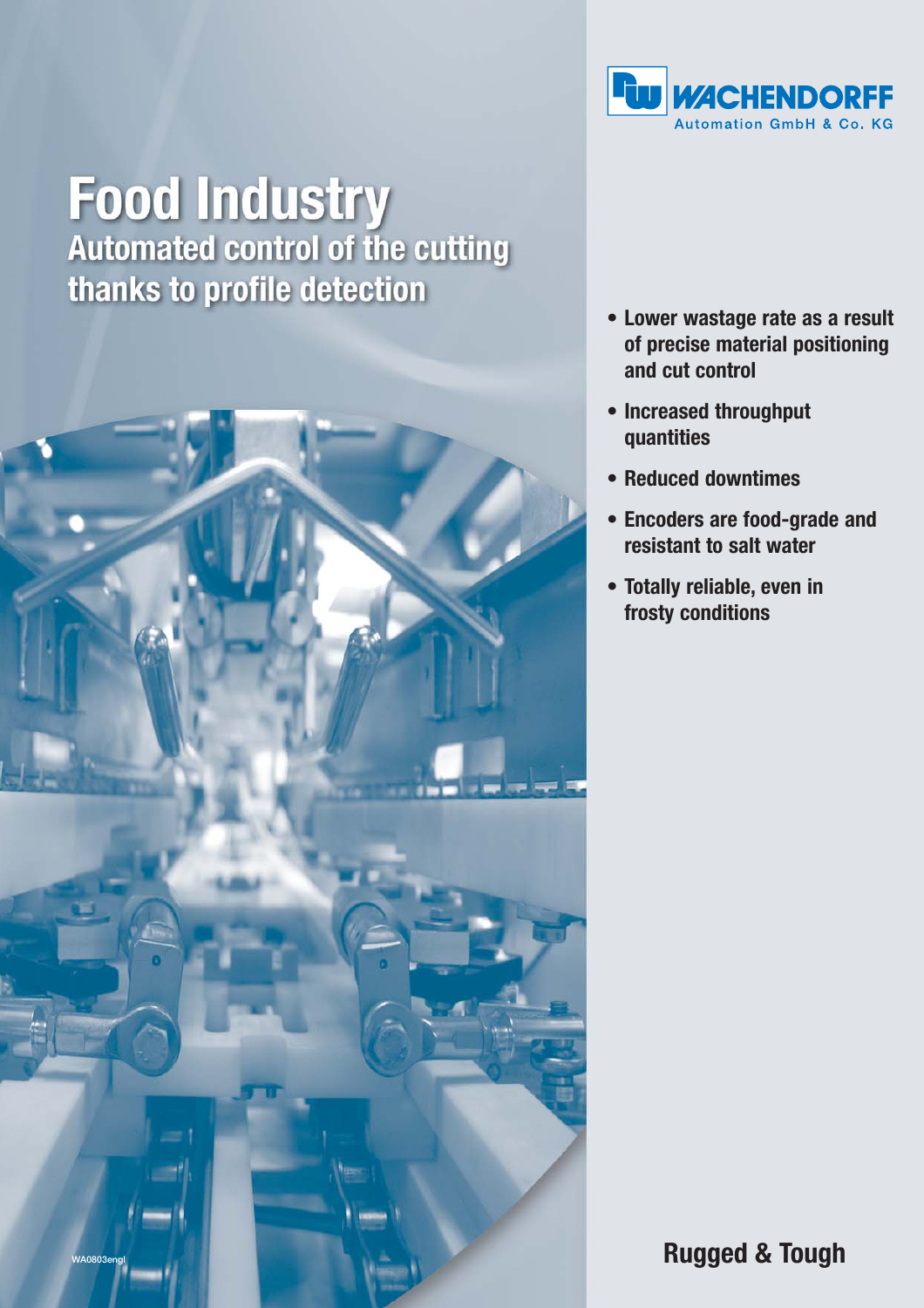



## Wachendorff encoders ensure accurate cutting and trimming

Tons of fish fillets pass daily over shop counters, yet hardly anyone spares a thought to how the contents of the nets out there at sea end up being the ready-to-eat pieces that we can toss into a pan with no skin or bones to trouble us.

Somebody, who has made a business out of the intermediate steps, is the Baader company, based in Lübeck, North Germany. Here machines for the food industry are designed and manufactured; these carve meat of all types into portions suitable for sale – the main focus however is on machines that process fish – from a small grading machines up to large production equipment, which can completely skin and fillet the fish. The products from Lübeck are in use all over the world and can be found, wherever fish is caught or farmed.

The machines are fully automated and the process sequences are carried out seamlessly. In short, the freshly caught fish arrive at one end and the processed fillets drop off the conveyor belt at the other. A closed loop under vacuum ensures that everything remains inside the machine during the gutting process and all waste then lands in closed containers, which can be transported away for use in the feed and fertilizer industries.

High precision is of utmost importance, so as to ensure that on the one hand as little good flesh as possible is trimmed off and on the other that no bones remain behind to upset the customer. An automated control was designed for the processing, to minimize errors when cutting the flesh – Wachendorff encoders represent an integral part of this.

The first stage of the production process is to measure the fish; here a measuring wheel, attached to the encoder via a spring lever, travels over the fish, thus detecting its profile. The encoder registers the distance travelled by the wheel and makes this data available to the cutting controller.

Other processing alternatives can be discounted, as each fish is different, its surface being curved irregularly, wet and reflecting. This means that non-contact methods cannot be employed. Furthermore, all the internal machine components become soiled very quickly, so these need to be tough and very easy to clean.

This is why Rüdiger Eggert, who is in charge of the electrical engineering department at Baader, uses Wachendorff encoders here. They are perfectly suited to such extreme conditions thanks to their rugged construction and high IP67 level of protection (IP65 directly on the shaft). The stainless steel version of the 58 series is specially developed for food and beverage industry.

Once the profile of the fish has been established, it is transported via convevor belts to the knives, which in a splitsecond remove the head, fins and innards and then the bones. Depending on the type of fish, this is then skinned as required. So that the knives can work accurately at all points, encoders are also used when moving the fish forward during the processing - these ascertain the exact position and supply this data at the start and end of each cut.

The big advantage of Wachendorff encoders lies in the fact that the encoder bearing can also assume the function of the counterbearing – this means that one mounting bracket can be eliminated, saving on costs. The stainless-steel shaft withstands high loads, vibration and external forces. The operating temperature range of between -40 °C and +80 °C ensures reliable measurement in every environment – even with fish cooled on ice. Thanks to their optimal combination of mechanics, optics and electronics, the Wachendorff products are amongst the safest, most reliable devices available today. Naturally the Wachendorff product range also includes accessory products, such as the measuring wheel and spring lever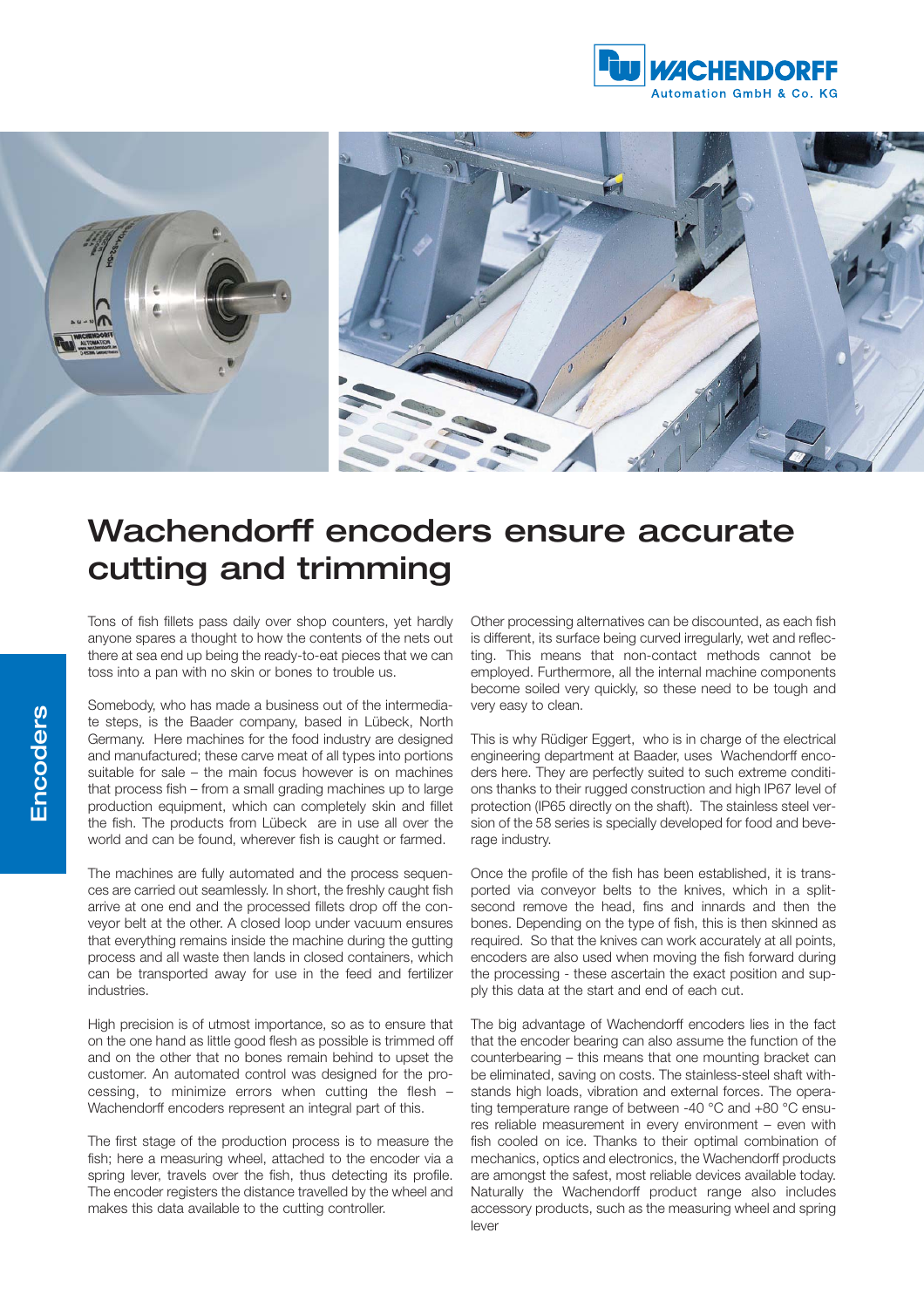



#### Image 1

Cutting up fish is a precision job - every millimetre counts when removing the dorsal fins.







### Image 4

A wheel, mounted via a spring arm, measures - with the help of an encoder from Wachendorff - the length of each individual fish and then transmits the values on to the controller for the cutter motor.



#### Image 5

The encoder bearing simultaneously assumes the function of the counterbearing, saving on the need for an additional mounting bracket.







Image 3

The final stage - the processed fillets drop off the conveyor belt.